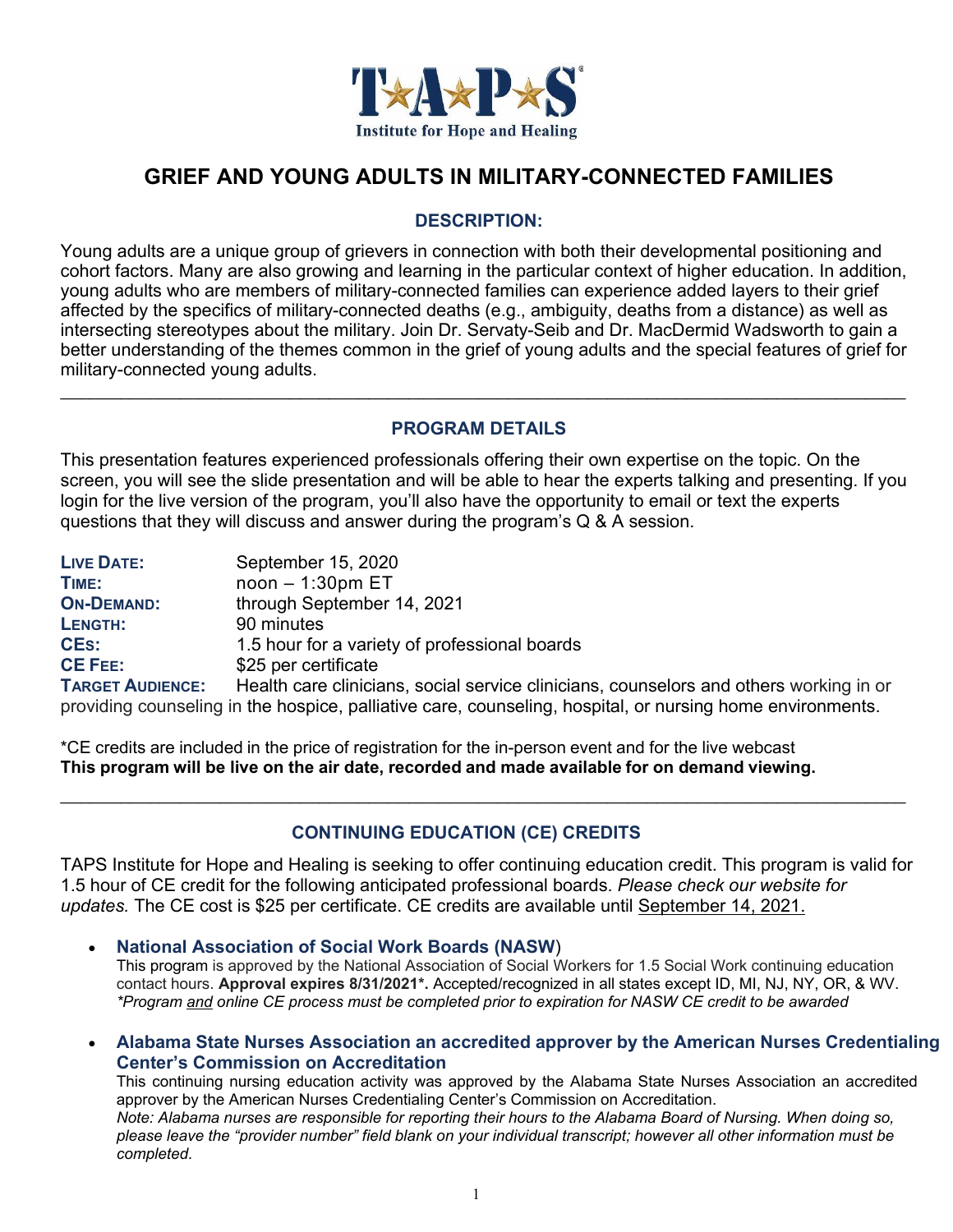- **Commission for Case Manager Certification (CCMC)** This program has been pre-approved by the Commission for Case Manager Certification to provide continuing education credit to Certified Case Managers (CCMs).
- **Association for Death Education and Counseling (ADEC)** *Pending – please check back for updates on approval status***.**
- **The American Institute of Health Care Professionals, Inc. and the American Academy of Grief Counseling**

This continuing education program has been approved by The American Institute of Health Care Professionals, Inc. & The American Academy of Grief Counseling for 1.5 contact hours of continuing education credits.

- **Academy of Professional Funeral Service Practice (APFSP)** Approved for 1.5 Contact Hours (APFSP Category A, 0.15 CEUs, Instructor Led/Web).
- **Association of Professional Chaplains** Association of Professional Chaplains does not pre-approve programs; a Certificate of Attendance will be issued and may be submitted to the board for use in reporting continuing education hours
- **Certificate of Attendance**

\*Approval numbers will be provided on CE certificate

### **TECHNICAL REQUIREMENTS**

\_\_\_\_\_\_\_\_\_\_\_\_\_\_\_\_\_\_\_\_\_\_\_\_\_\_\_\_\_\_\_\_\_\_\_\_\_\_\_\_\_\_\_\_\_\_\_\_\_\_\_\_\_\_\_\_\_\_\_\_\_\_\_\_\_\_\_\_\_\_\_\_\_\_\_\_\_\_\_\_\_\_\_\_\_\_\_\_\_\_\_\_\_\_\_\_\_\_\_\_\_\_\_\_\_\_\_\_\_\_

To view this online program, you will need a computer and screen, reliable internet access, and speakers. If you are showing to a large group, you will need a way to project on a large screen and a sound amplification system. Please test your system ahead of time to ensure you have the capabilities to view and hear the program, as HFA does not provide refunds on registration. Please be sure to test on the SAME equipment you will use on the day of the program viewing.

TEST LINK for Audio and Video: https://zoom.us/test

**Technical Questions?** Please go to https://zoom.us/ and click "support"

### **REGISTRATION**

 $\_$  , and the contribution of the contribution of the contribution of the contribution of  $\mathcal{L}_\mathcal{A}$ 

There is no registration fee for this program.

Register directly online at https://griefandyoungadults.eventbrite.com, or contact TAPS Institute for Hope and Healing<sup>®</sup> at 800-959-5277 or email Institute@taps.org.

Course materials will be emailed to registered users and will also be available on the TAPS Institute for Hope and Healing<sup>®</sup> website at https://www.taps.org. Materials include log-in information (viewing instructions and technical information), CE instructions, the program's slides, and additional program material. *Information will be posted and/or emailed as soon as they become available.* 

 $\_$  , and the contribution of the contribution of the contribution of the contribution of  $\mathcal{L}_\mathcal{A}$ 

### **LEARNING OBJECTIVES**

At conclusion, participants will be able to:

- 1. List the most common death losses (e.g., who died, cause of death) experienced by young adults.
- 2. Describe five themes common in the grief of young adults.
- 3. Discuss special features of grief for military-connected young adults.

 $\_$  , and the contribution of the contribution of the contribution of the contribution of the contribution of  $\mathcal{L}_\text{max}$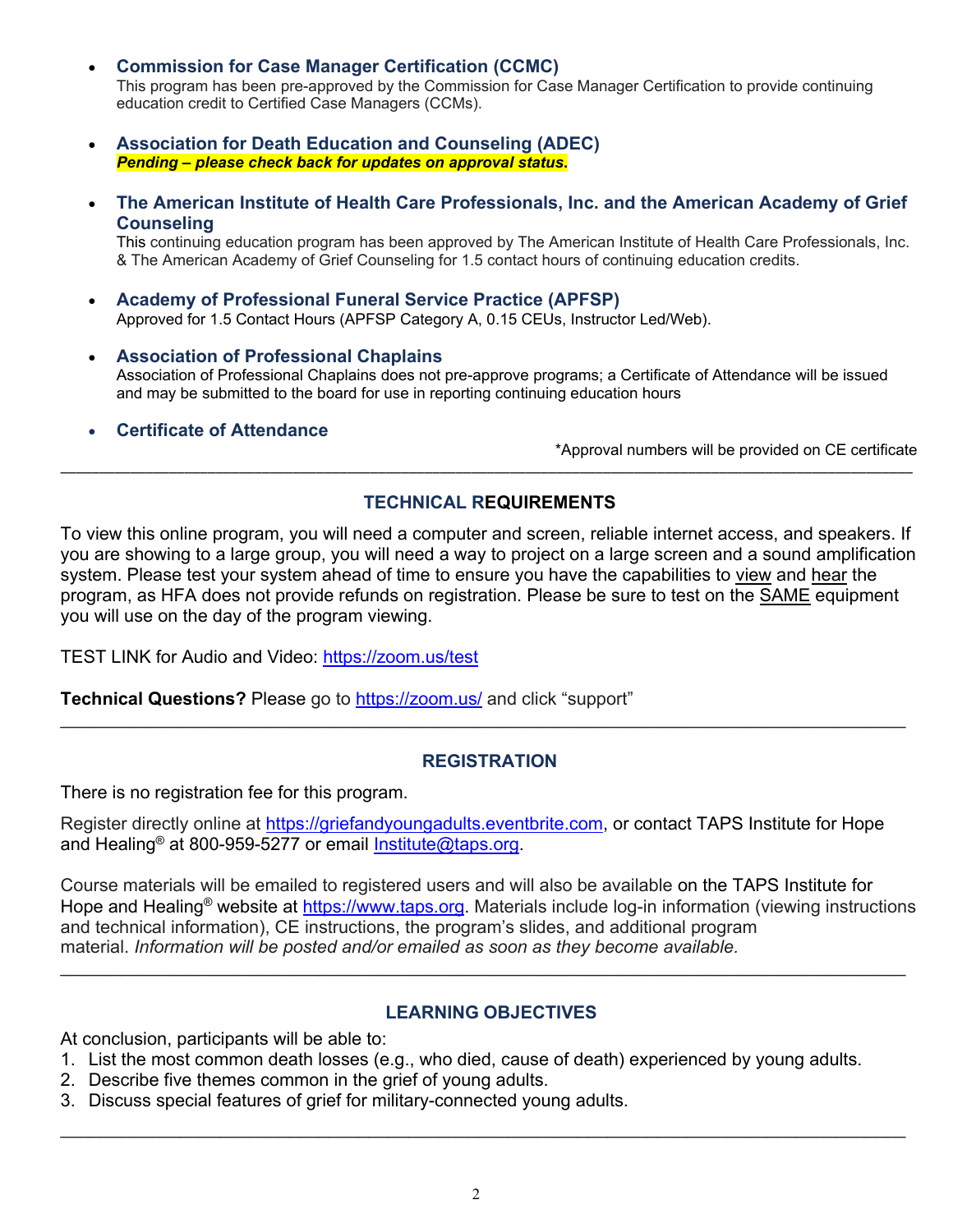### **PROGRAM OUTLINE**

General Factors Associated with Grief and Mourning (15 minutes) Culture, ethnicity, and religion Relationship with the person who died Circumstances surrounding the death Personal responses to loss External concurrent influences/stressors Familial communication & general functioning Developmental level Emerging Adults and Death Losses (15 minutes) Emerging adult characteristics Millennial generation characteristics Generation Z characteristics College context Trends in the deaths experienced Multidimensional grief reactions Young Adults in Military-Connected Families (10 minutes) Characteristics of military experience and culture Risk and resilience factors Themes in the Grief of College Students and Young Adults (30 minutes) Isolation Active grief expression, memorialization, and altruistic instrumental grief Forced maturity Importance of connecting with grieving peers Disconnection with grief expectations Life transition challenges Existential questions Importance of connecting with a mentor Life lessons learned Powerful reactions Importance of a community of support Changing family relationships Grief among military-connected young adults (10 minutes) Bereavement experiences of military children and youth

Complicated grief

Question and Answer Session (10 minutes)

#### \_\_\_\_\_\_\_\_\_\_\_\_\_\_\_\_\_\_\_\_\_\_\_\_\_\_\_\_\_\_\_\_\_\_\_\_\_\_\_\_\_\_\_\_\_\_\_\_\_\_\_\_\_\_\_\_\_\_\_\_\_\_\_\_\_\_\_\_\_\_\_\_\_\_\_\_\_\_\_\_\_\_\_\_\_\_\_\_\_\_\_\_\_\_\_\_\_\_\_\_\_\_\_\_\_\_\_\_\_\_ **COURSE COMPLETION REQUIREMENTS**

Participants must attend the entire 1.5 hour program. Partial credit is not awarded. Participants must also complete the entire CE process online, before the CE deadline (see above for specific CE deadlines). In order to go online, attendees will need to enter in a Course Code, which is only provided at the end of the program. The online CE process includes a required evaluation form and exam. The exam must be completed at 80% or above (the exam may be re-taken, if necessary). Attendees will be able to choose the board they wish to receive credit from (from the approved list of boards\*) and will then be able to print their CE certificate immediately after completing all CE requirements online (on the TAPS Institute for Hope and Healing<sup>®</sup> CE site at educate.hospicefoundation.org).

\*A complete list of board approvals for this webinar program will be posted to this document (see above). Please check back for updates on the approval status for each board.

\_\_\_\_\_\_\_\_\_\_\_\_\_\_\_\_\_\_\_\_\_\_\_\_\_\_\_\_\_\_\_\_\_\_\_\_\_\_\_\_\_\_\_\_\_\_\_\_\_\_\_\_\_\_\_\_\_\_\_\_\_\_\_\_\_\_\_\_\_\_\_\_\_\_\_\_\_\_\_\_\_\_\_\_\_